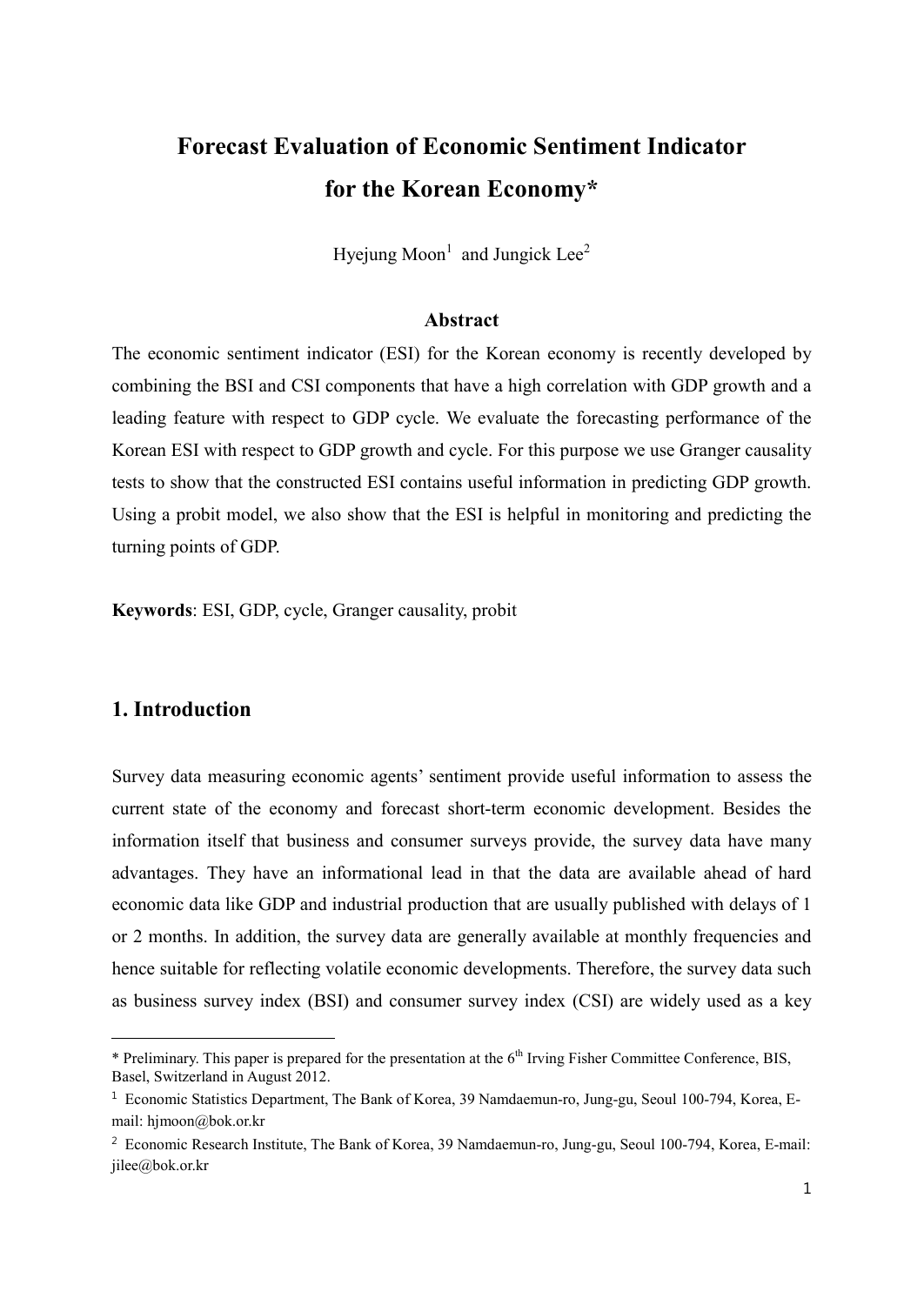complement to quantitative statistics.

The BSI and CSI data consist of multiple component series that concern diverse facets of economic activity in different sectors of the economy. The demand to incorporate most of the information contained in multiple indicators into a single indicator has led to the construction of a composite indicator. The single composite indicator is useful to reflect economic agents' overall perception of economic activity. The European Commission (EC) has calculated an economic sentiment indicator (ESI) since 1985 at the EU and the euro-area level as well as at the individual EU member state level; see European Commission (2006) for a detailed description of the EC's ESI. Previous research on the construction and evaluation of composite confidence indicators include Stock and Watson (2002), Bruno and Malgarini (2002), Gayer (2005), Gayer and Genet (2006), Gelper and Croux (2007). Moon (2011) develops the ESI for the Korean economy that has officially published since June 2012. We extend Moon (2011) by adding the forecast evaluation of the ESI for the Korean economy. To evaluate the predictive content of the ESI with respect to GDP, Granger causality tests (Granger, 1969) and a probit model are used. Related literatures that examine the forecast performance of the leading indicators in identifying turning points include Estrella and Mishkin (1998), Krystalogianni *et al*. (2004), Croce and Haurin (2009), and Coşar (2012) among others.

The rest of the paper is organized as follows. Section 2 describes the construction of the ESI for the Korean economy. In Section 3, we evaluate the forecast performance of the ESI with respect to GDP growth and cycle. Section 4 concludes with some remarks.

# **2. Construction of the Korean ESI**

## **2.1 Data**

To construct the Korean ESI, we use the monthly BSI and CSI data from 2003 to 2011 published by the Bank of Korea (BOK). While the monthly series of the BSI data are available from January 2003, those of the CSI data are only available from July 2008 as the BOK had conducted the survey of consumers on a quarterly basis before then. The BOK has conducted the survey of consumers on a monthly basis since July 2008 when Statistics Korea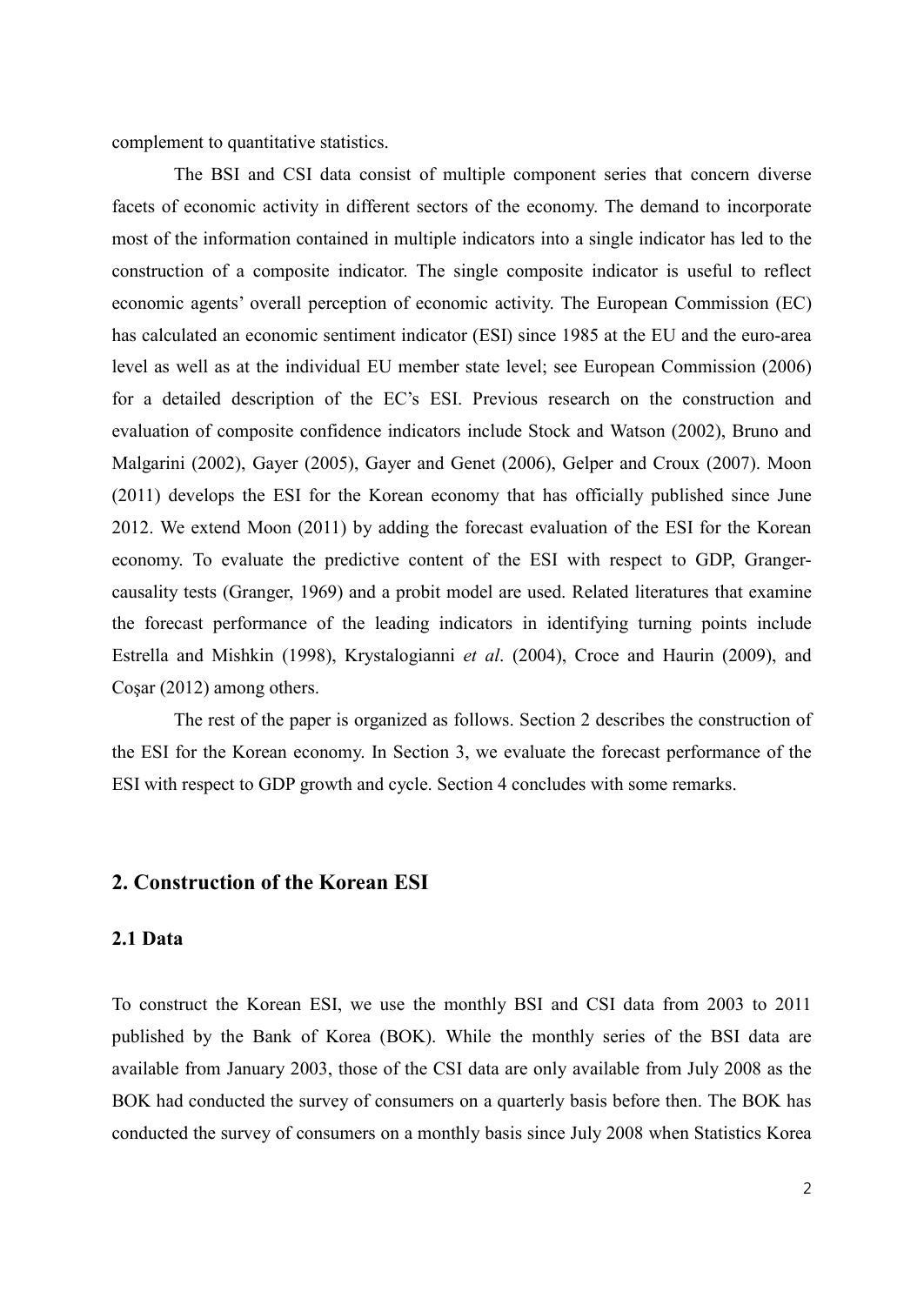(SK), a national statistics office that had conducted a separate survey of consumers, transferred its monthly compilation of the CSI to the BOK. Accordingly, we estimate the monthly series of the CSI data from January 2003 to June 2008 using temporal disaggregation, a process of deriving high frequency data from low frequency data. For the CSI components that exist both in the BOK and SK surveys, the monthly data are estimated so that the disaggregated series from the quarterly data of the BOK keep track of the movements of the SK's monthly data as a reference indicator. For the CSI components without a corresponding reference indicator in the SK survey, the monthly data are produced based on a smoothing method using ECOTRIM, the software released by Eurostat.

The BSI data consist of 30 component series in the manufacturing sector and 10 component series in the non-manufacturing sector. In each sector, half of the total component series provides the judgment for the current month, while another half represents the outlook for the next month. For the CSI data, 9 component series are considered, setting aside several component series that have recently been added. Hence there exists a total of 49 component series from the business and consumer survey data. Let us use these component series and their variable names interchangeably for convenience. The type of these 49 variables is the index moving around 100, ranging from 0 to 200. Each variable has 108 observations from January 2003 to December 2011. GDP is used as a reference variable to represent the entire economy. In particular, the

growth rate and cycle of GDP are used to consider short-term and long-term characteristics of the economy. However, since the monthly GDP data are not published, they are estimated using the temporal disaggregation by state space method. Then the GDP growth rate is measured by the year-on-year percentage change of monthly GDP series. The GDP cycle is extracted using the double Hodrick-Prescott (HP) filter. The HP filter is applied twice to achieve a smoothed de-trended cycle; removing a long-term trend from the seasonally adjusted GDP and then smoothing the de-trended GDP. The cycles of the 49 variables are extracted in the same fashion as the GDP cycle except for the de-trending procedure because the 49 component series have no trend.

## **2.2 Selection of the ESI components and weights**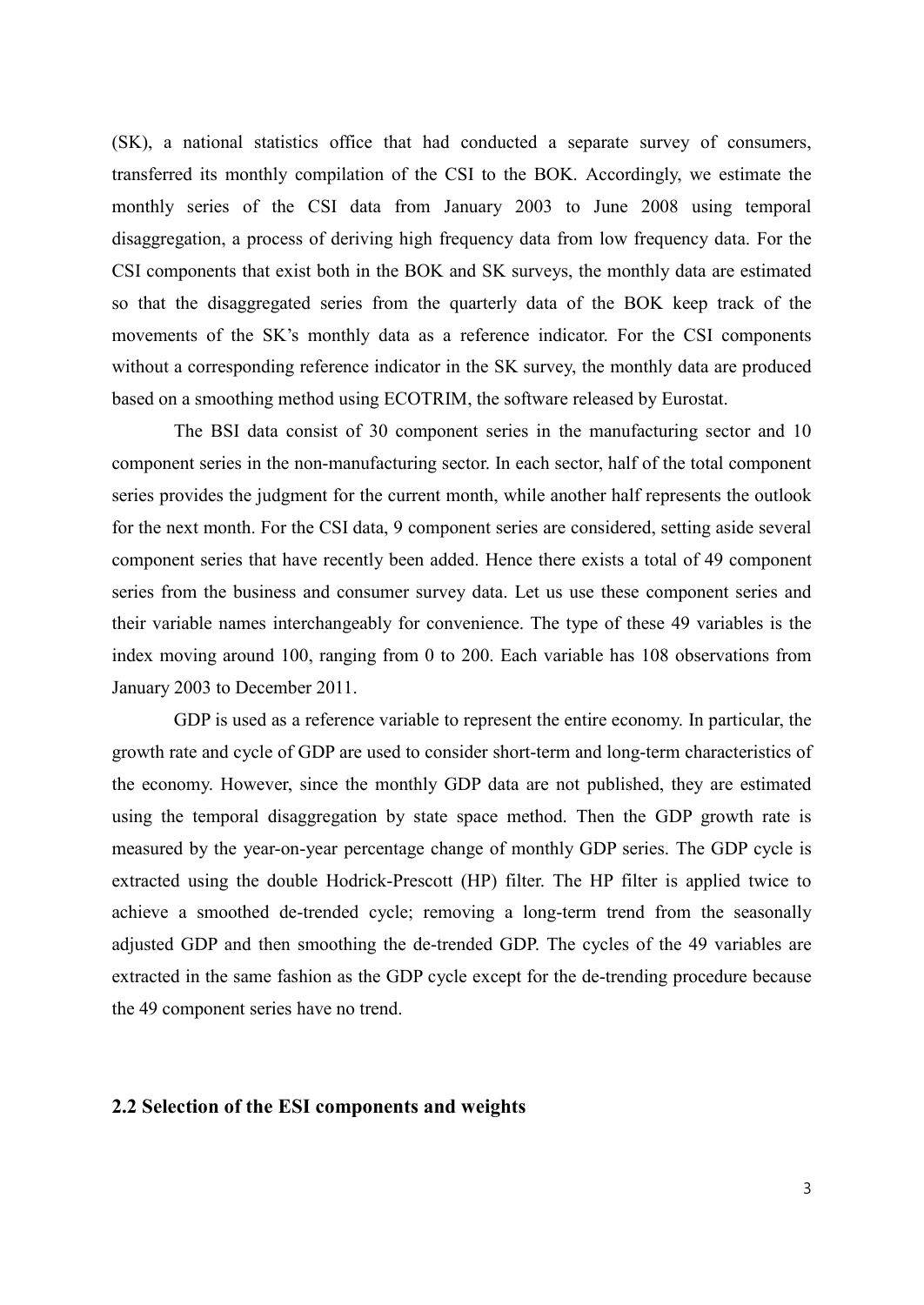The ESI needs to be constructed to track GDP well so that it can be used as a useful complement to GDP. Should the ESI and GDP move differently, it may cause confusion in assessing the current state of the economy. So the ESI must be highly correlated with GDP. By the way, if the ESI tracks GDP with a lead of a few months, then the ESI will also be useful for predicting future GDP developments. Inherently the survey data related to respondents' expectations have the potential to have a leading property. This is because enterprisers and consumers tend to increase their production and consumption if they feel positive about the current and future economic situation. Therefore, the screening procedure is aimed at selecting informative components that are not only closely correlated with GDP but also detect turning points of economic movements earlier than GDP. Cross-correlation analysis and turning point analysis are used here.

Let  $z_{1t}$  be the reference variable and  $z_{it}$  be the *i*<sup>th</sup> variable to compare with. Then the cross-correlation between the reference variable and the  $i<sup>th</sup>$  variable shifted *m* months is defined as

$$
\rho_{1i}(m) = \frac{Cov(z_{1t}, z_{it+m})}{\sqrt{Var(z_{1t})Var(z_{it})}}
$$

for *i*=1,…,49. If *m*=0, then it is a contemporaneous correlation between the reference variable and the *i*<sup>th</sup> variable. The maximum cross-correlation can be obtained from different choices of positive or negative integer values of *m*. If the maximum is found for negative *m,* then it means that the *i*<sup>th</sup> variable has the largest correlation with the reference variable when it is shifted *m* months ahead. Here the sample cross-correlations between the GDP growth rate and each of the 49 variables are calculated. Denote the sample contemporaneous correlation by  $r_0$ , the maximum sample cross-correlation by  $r_{\text{max}}$  and the value of *m* with  $r_{\text{max}}$  by  $t_{\text{max}}$ . A variable having a large  $r_{\text{max}}$  at the negative  $t_{\text{max}}$  is considered to have leading behavior.

The leading property is also examined in terms of the cyclical movement. The BUSY software based on the routine by Bry and Boschan (1971) can be used to detect the turning points. It identifies the turning points of the reference variable and then denotes the leading or lagging months of each of the 49 variables by negative or positive values at the reference turning points. However, the turning points produced by the BUSY software are not obvious in some periods, due to a relatively short length of time series. So only the turning points which are obviously identifiable even by the naked eye are considered. Variables with a negative sign at these time points are considered to have the leading property.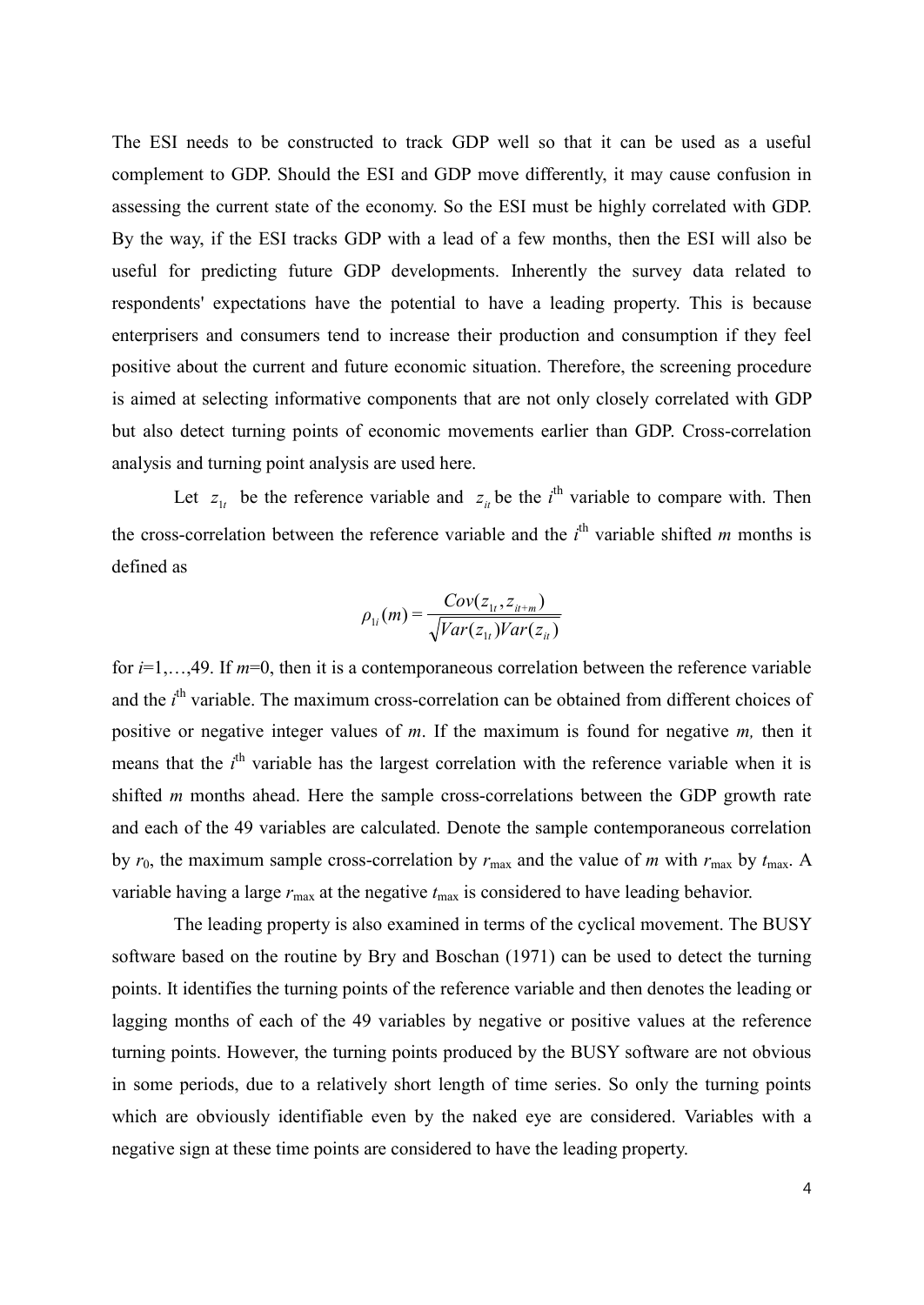The preliminary screening of the individual variables is carried out in each of three sectors: manufacturing, non-manufacturing, and consumer. In each sector, the variables having high levels of cross-correlation and leading characteristics are pre-selected for further investigation. Under these criteria, the 9 variables in the manufacturing sector, 4 variables in the non-manufacturing sector and 5 variables in the consumer sector are pre-selected respectively.

In each sector, all possible combinations of the pre-selected variables are examined. There are  $2^k - k - 1$  possible combinations when there exist *k* variables within a sector. In each combination, the variables are aggregated by a simple average of the standardized series, not the original series. This prior standardization is necessary to avoid the dominant effects of highly volatile variables on the composite indicator. The tracking performance of the aggregated series in relation to GDP is tested based on the cross-correlation and turning point analyses. The previous two criteria used in the preliminary screening are reapplied.

Among all combinations in each sector, a three-variable set (outlook for exports, capacity utilization and financial situation), a two-variable set (outlook for business conditions and financial situation) and another two-variable set (outlook for household income and spending decisions) are selected as the best combination respectively. Therefore, 7 variables among a total of 49 variables are finally selected to construct the ESI. The cross correlation analysis and the turning point analysis to these 7 variables are given in Table 1. Overall, the selected variables show the leading property, which is consistent in the fact that these variables reflect anticipations.

|            |               | Components                             |       | Cross-correlation | Turning point |         |        |
|------------|---------------|----------------------------------------|-------|-------------------|---------------|---------|--------|
|            |               |                                        | $r_0$ | $r_{\rm max}$     | $t_{\rm max}$ | Mean    | Median |
|            |               | <b>Outlook</b> for Exports             | 0.783 | 0.812             |               | 0.25    | 0.5    |
|            | Manufacturing | Outlook for Capacity utilization       | 0.777 | 0.777             | $\theta$      | $-1.25$ | $-1.5$ |
| <b>BSI</b> |               | Outlook for Financial situation        | 0.674 | 0.726             | $-2$          | $-3.75$ | $-3.0$ |
|            | Non-          | <b>Outlook</b> for Business conditions | 0.622 | 0.648             | $-1$          | $-2.75$ | $-2.5$ |
|            | manufacturing | <b>Outlook</b> for Financial situation | 0.611 | 0.680             | $-1$          | $-3.75$ | $-2.5$ |
| <b>CSI</b> |               | Outlook for Household income           | 0.466 | 0.534             | $-2$          | $-4.25$ | $-5.0$ |
|            |               | Outlook for Spending decisions         | 0.591 | 0.624             | $-1$          | $-5.75$ | $-6.0$ |

Table 1. ESI Components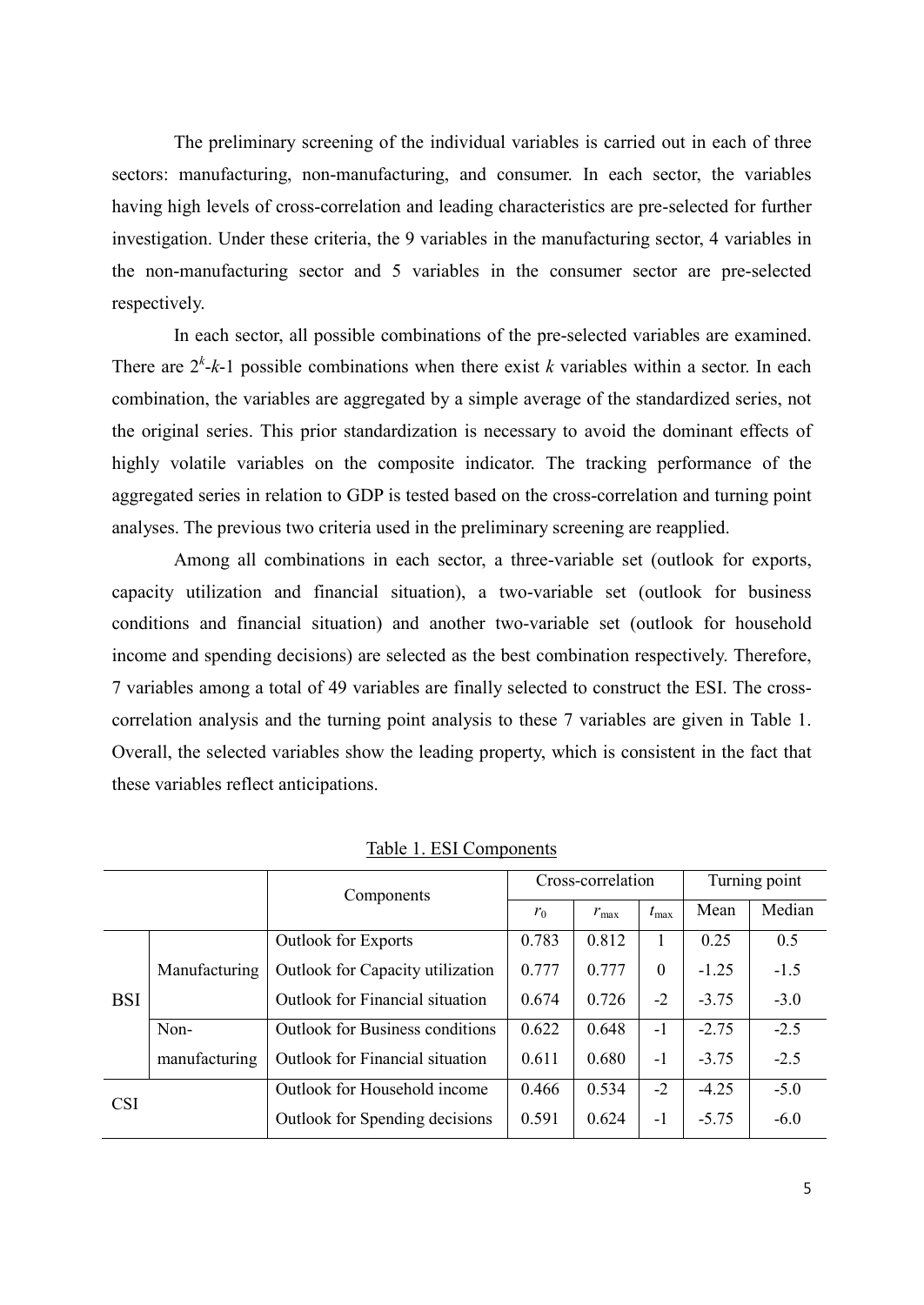To determine the weights of the selected variables, principal component analysis is used. The first principal component explains about 82% of the total variance of the 7 variables. This means that the first principal component can replace the 7 variables without much loss of information. The coefficient of the first principal component measures the importance of the each variable to the first principal component, irrespective of the other variables. In particular, the relative sizes of importance are determined based on the squared coefficients which sum to 1. Based on the sum of the squared coefficients within the manufacturing and non-manufacturing sectors and the sum of those in the consumer sector, the weights of BSI and CSI parts are determined by 0.75 and 0.25.

Within the BSI part, the weights of the manufacturing and non-manufacturing sectors are determined based on the contributions to GDP growth. The contribution of the non manufacturing sector to GDP growth is computed by excluding the industries for which the business survey is not conducted (agriculture, financial intermediation, public administration and defense, compulsory social security, education, health and social work, and other service activities). The average of the contributions over 2003 to 2011 is 1.62%p for the manufacturing sector and 0.98%p for the non-manufacturing sector, so the ratio of their relative magnitudes is almost 0.6 and 0.4. This ratio is stable for other time periods. Thus the weights within the manufacturing and non-manufacturing sectors are determined as 0.6 and 0.4.

Since the BSI part has a weight of 0.75 in total, the weights of the manufacturing and non-manufacturing sectors are finally allocated to 0.45 and 0.30. To sum up, the weights of the manufacturing, non-manufacturing and consumer sectors are set by 0.45, 0.30 and 0.25. Within each sector, the individual variables have equal weights as shown in Table 2.<br>Table 2. Weights allocated to the ESI Components

|            |                   | Components                              |       | Weights |  |
|------------|-------------------|-----------------------------------------|-------|---------|--|
|            |                   | <b>Outlook for Exports</b>              | 0.150 |         |  |
|            | Manufacturing     | <b>Outlook</b> for Capacity utilization | 0.150 | 0.45    |  |
| <b>BSI</b> |                   | <b>Outlook</b> for Financial situation  | 0.150 |         |  |
|            |                   | <b>Outlook</b> for Business conditions  | 0.150 |         |  |
|            | Non-manufacturing | <b>Outlook for Financial situation</b>  | 0.150 | 0.30    |  |
|            |                   | Outlook for Household income            | 0.125 |         |  |
| <b>CSI</b> |                   | Outlook for Spending decisions          | 0.125 | 0.25    |  |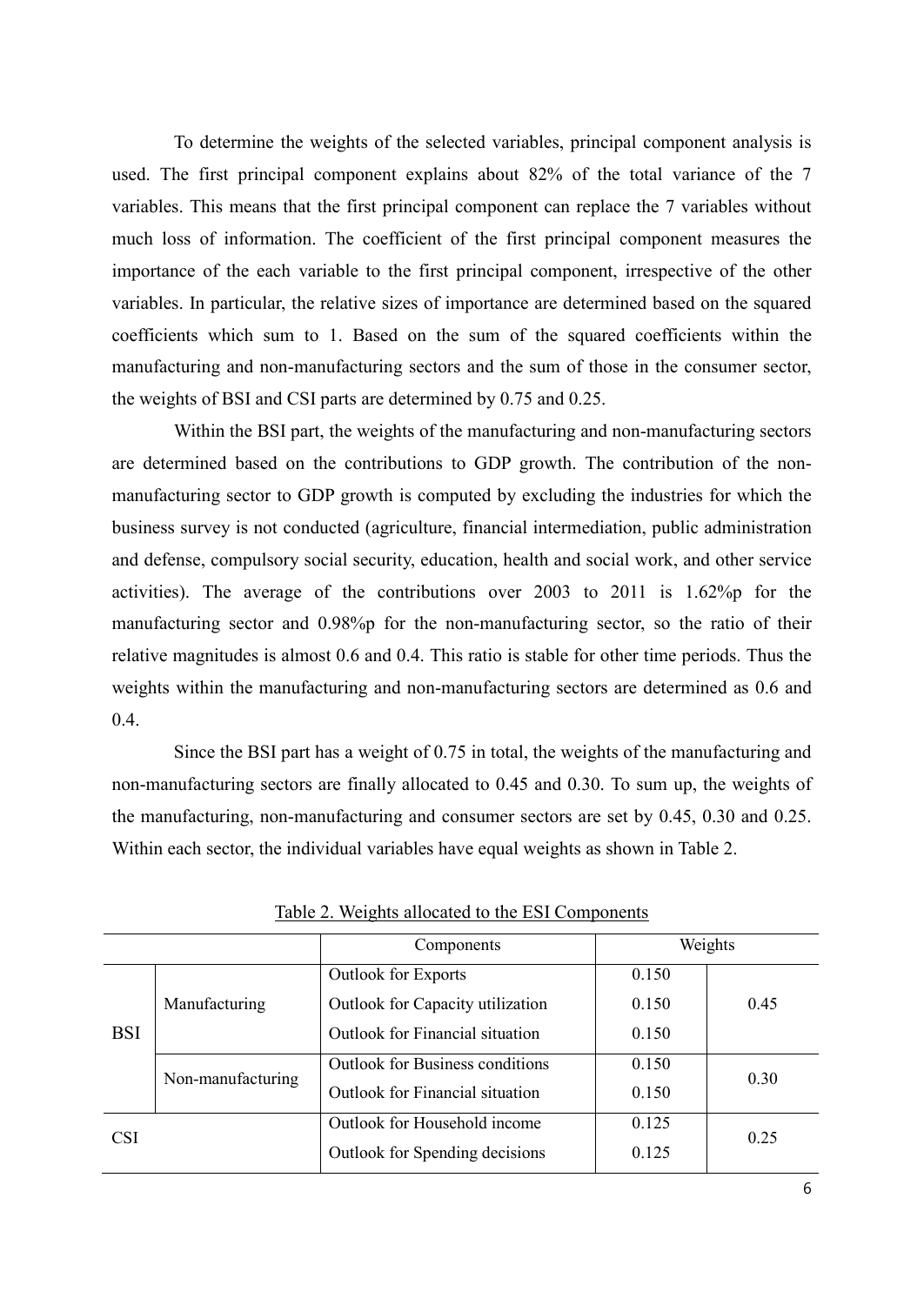#### **2.3 Calculation of the ESI**

After determining the 7 informative variables (or components series) and the corresponding weights, the exact calculation of the ESI is made as follows.

*Step 1*: Standardize the original component series

$$
Y_{i,t} = \frac{X_{i,t} - \overline{X}_i}{S}
$$

where  $X_{i,t}$  is the *i*<sup>th</sup> component series observed at time *t*,  $\overline{X}_i = \frac{1}{T} \sum_i$  $=1$  $=\frac{1}{T}\sum_{i,t}^{T}X_{i,t}$  and  $X_i = \frac{1}{T} \sum_{t=1}^{T} X_{i,t}$  and

$$
S = \sqrt{\frac{1}{T-1} \sum_{i=1}^{T} (X_{i,t} - \overline{X}_i)^2 \text{ for } i=1,\dots,7}.
$$

*Step 2*: Aggregate the 7 standardized series using the weights

$$
Z_t = \sum_{i=1}^7 w_i Y_{i,t}
$$

where  $w_i$  is a weight of the *i*<sup>th</sup> component such that  $\sum_{i=1}^{7} w_i = 1$ .  $\sum_{i=1} w_i = 1$ .

**Step 3**: Scale  $Z_t$  to have a mean of 100 and a standard deviation of 10

$$
ESI_t = \left(\frac{Z_t - \overline{Z}}{S_z}\right) \times 10 + 100
$$

where  $\overline{Z} = \frac{1}{T} \sum_{i=1}^{T} Z_i$  $_{-1}$   $\sqrt{1}$   $-1$  $=\frac{1}{T}\sum_{t=0}^{T}Z_{t}$  and  $S_{Z}=\sqrt{\frac{1}{T-1}\sum_{t=0}^{T}(Z_{t}-\overline{Z})^{2}}$ .  $\overline{Z} = \frac{1}{T} \sum_{t=1}^{T} Z_t$  and  $S_z = \sqrt{\frac{1}{T-1} \sum_{t=1}^{T} (Z_t - \overline{Z})^2}$ .  $=\sqrt{\frac{1}{T}}\sum (Z_t - Z)^2$ . *T*  $Z = \sqrt{\frac{1}{T-1} \sum_{t=1}^{T} (Z_t - Z)^2}$ .  $S_z = \sqrt{\frac{1}{T-1}} \sum (Z_t - Z)^2$ .  $\frac{1}{-1}\sum_{t=1}^T (Z_t - \overline{Z})^2$ .

The ESI value of 100 marks a long-term average over the time period from  $t=1,...,T$ .<br>Values greater than 100 indicate an above-average position, while values below 100 indicate a below-average position. The fixed standard deviation of 10 implies that about 68% of the ESI values fall within a range between 90 and 110 assuming approximate normality.

Unlike the ESI, a value of 100 in the BSI and CSI data means the equal proportion of negative and positive opinions. In addition, the BSI and CSI data have often fallen below 100 due to the cautiousness of respondents, even when the economy is booming. The ESI solves this problem by rescaling in Step 3. Moreover, the ESI is easy to interpret because the longterm average of 100 plays a yardstick role for making judgments.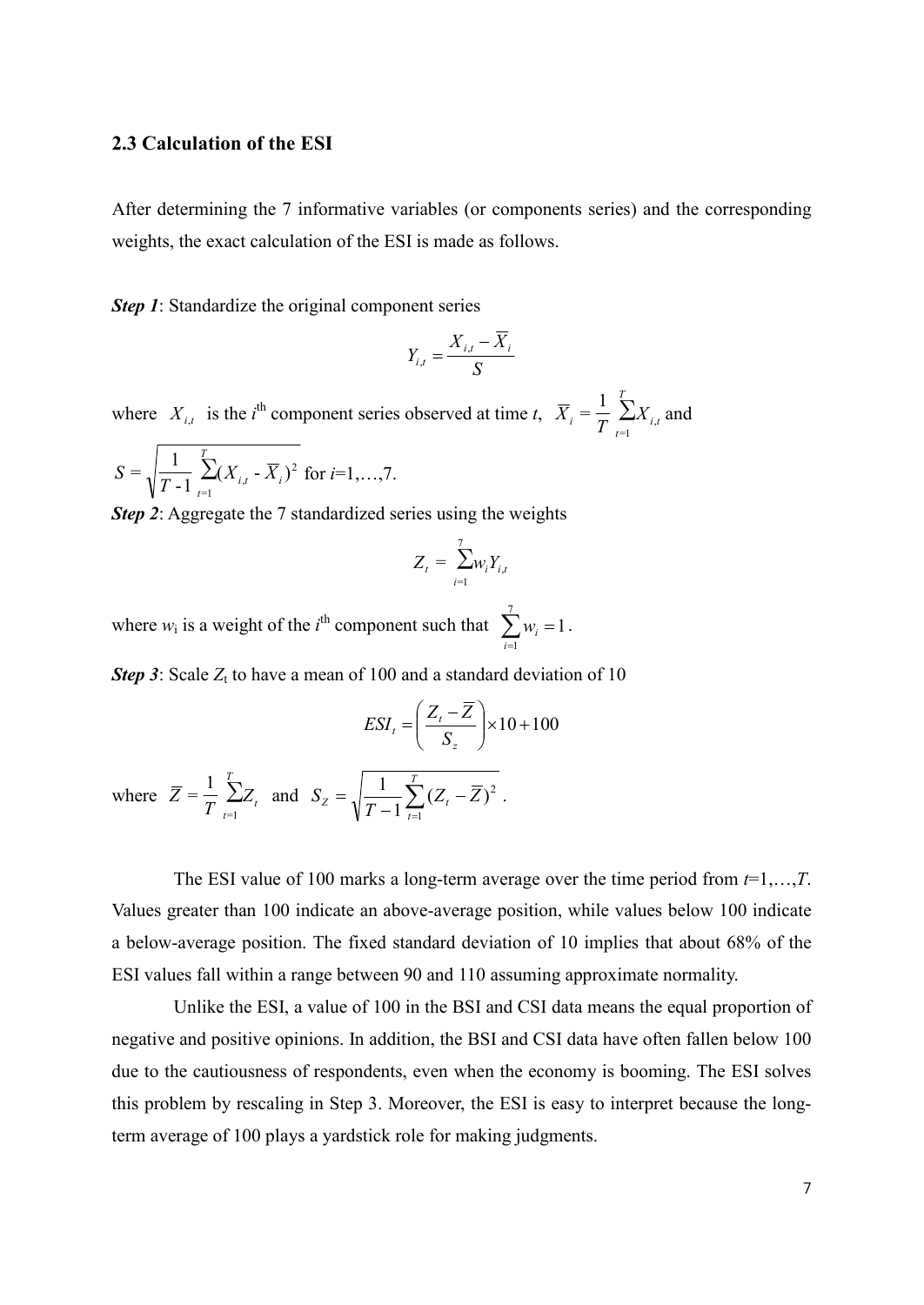Note that the standardization in Steps 1 and 3 is carried out over the period from  $t=1,...,T$ . The end point *T* is extended every year to include up-to-date information, but does not change within a single year. For example, the ESI values from January to December in <sup>2012</sup> are calculated based on the standardization period from January 2003 to December 2011. But the ESI values in 2013 are computed using a new standardization period extended to December 2012, and the ESI values before 2013 are all revised at once at the beginning of 2013. That is, the revision of the ESI data is undertaken every year. This revision may confuse users, but it is inevitable in order to reflect the recent economic situation adequately. The cyclical component of the ESI is compiled to track the cyclical patterns of economic sentiment, and is calculated by removing seasonal and irregular components from the ESI.

## **3. Forecast Evaluation**

## **3.1 Tracking performance of the ESI**

Following the method described in Section 2, the ESI for the Korean economy are computed for the period of January 2003 to May 2012. Figure 1 shows that the ESI and GDP growth move closely together. Note that in Table 3 the ESI has a maximum cross-correlation of 0.726 when it is one month ahead of GDP.



Figure 1. ESI and GDP growth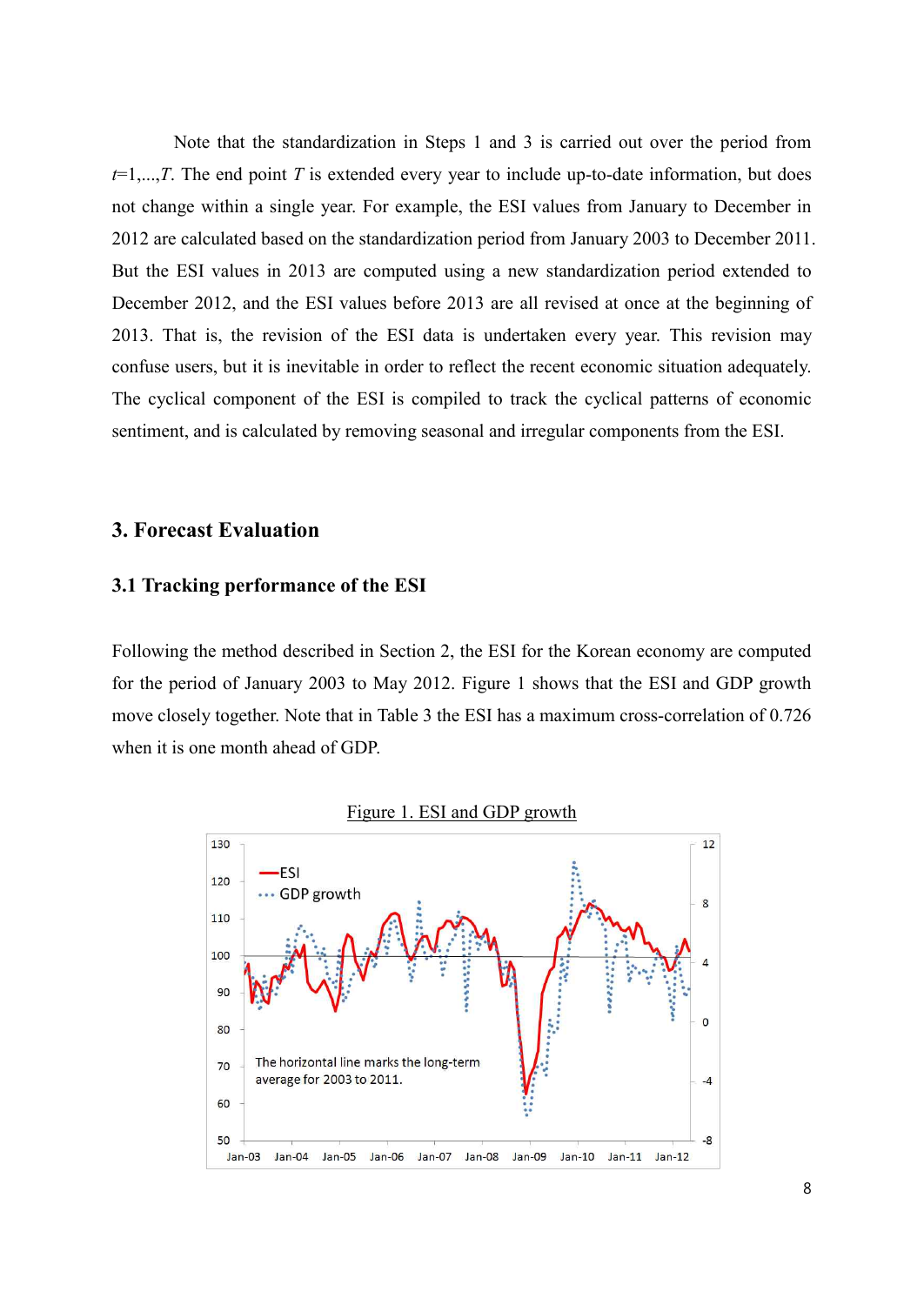| Leading $(-)$ or Lagging $(+)$ Months |                                                                                 |      |      |  |           |  |                       |               |  |  |
|---------------------------------------|---------------------------------------------------------------------------------|------|------|--|-----------|--|-----------------------|---------------|--|--|
|                                       |                                                                                 | $-4$ | $-3$ |  | $-2$ $-1$ |  | $0 \qquad 1 \qquad 2$ | $\mathcal{R}$ |  |  |
| 0.382                                 | $0.500$ $0.575$ $0.639$ $0.699$ 0.726 0.713 0.671 0.564 0.431 0.316 0.203 0.124 |      |      |  |           |  |                       |               |  |  |

Table 3. Cross-correlation of ESI and GDP growth

The movements of the cyclical components of ESI and GDP are shown in Figure 2.<br>Over the period of 9 years, the GDP cycle records two peaks in February 2008 and June 2010,<br>and two troughs in February 2005 and 2009. The cycl turning points 4 month, 6 months, 1 month, and 2 months ahead of the corresponding reference date, respectively, or about 3.25 months early on average. The leading feature of the cyclical movement is also found in the cross-correlation analysis of the cycles. The maximum cross-correlation is 0.852 when the cyclical component of ESI is 3 months ahead of GDP as shown in Table 4. Overall, the ESI tracks GDP well, being well correlated and co-moving with GDP with leads of a few months.



Figure 2. Cyclical components of ESI and GDP

Note: The decelerating phase starting in June 2010 is subject to change as more data are available.

| Leading $(-)$ or Lagging $(+)$ Months       |  |  |  |  |  |  |  |  |  |  |                                                                                                          |  |
|---------------------------------------------|--|--|--|--|--|--|--|--|--|--|----------------------------------------------------------------------------------------------------------|--|
| $-6$ $-5$ $-4$ $-3$ $-2$ $-1$ 0 1 2 3 4 5 6 |  |  |  |  |  |  |  |  |  |  |                                                                                                          |  |
|                                             |  |  |  |  |  |  |  |  |  |  | $0.706$ $0.777$ $0.827$ $0.852$ $0.846$ $0.807$ $0.734$ $0.632$ $0.504$ $0.357$ $0.198$ $0.036$ $-0.121$ |  |

Table 4. Cross-correlation of the cycles of the ESI and GDP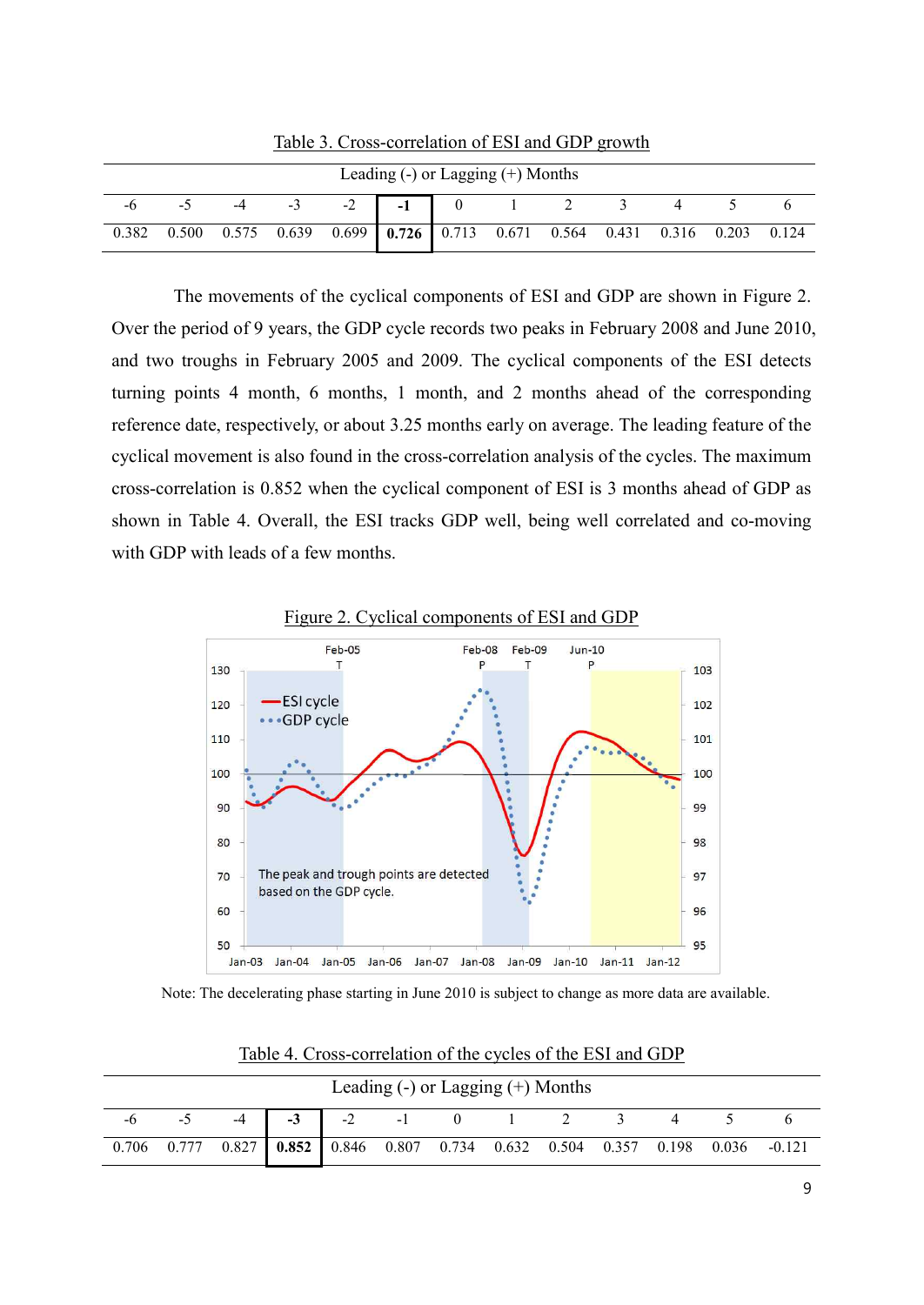## **3.2 Granger causality tests**

In this subsection, the leading behavior of the ESI with respect to GDP growth is further examined using Granger-causality test. To see whether movements in the ESI precede movements in the GDP growth or vice versa, Granger-causality tests are carried out based on the lag lengths of 4, 5, and 6. As can be seen in Table 5, the null hypothesis that "ESI does not Granger-cause GDP growth" is rejected, while the null hypothesis that "GDP growth does not Granger-cause ESI" is not rejected, at a significance level of 5% for all choices of lag lengths, indicating the ESI precedes GDP growth. That is, the ESI shows significant positive contribution to explain future GDP growth, implying that the ESI is helpful in forecasting GDP growth.<br>Table 5. Granger causality tests

| Lag | $H_0$ : GDP growth does not Granger-cause<br><b>ESI</b> |       |             | $H_0$ : ESI does not Granger-cause<br>GDP growth |                       |  |
|-----|---------------------------------------------------------|-------|-------------|--------------------------------------------------|-----------------------|--|
|     | F-Statistic                                             | Prob. | F-Statistic | Prob.                                            |                       |  |
| 4   | 2.200                                                   | 0.074 | 3.379       | 0.012                                            | $ESI \rightarrow GDP$ |  |
| 5   | 1.877                                                   | 0.105 | 2.592       | 0.030                                            | $ESI \rightarrow GDP$ |  |
| 6   | 1.355                                                   | 0.241 | 2.689       | 0.019                                            | $ESI \rightarrow GDP$ |  |

## **3.3 Forecast using probit model**

We use a probit model to further examine the leading property of the cyclical component of ESI with respect to that of GDP and then evaluate the forecast performance of the ESI in identifying the turning points of GDP. Suppose that a binary dependent variable, *Yt*, takes on only values of one and zero as follows.

$$
Y_t = \frac{1}{0}
$$
, if the economy is in deceleration period  
0, otherwise

Then the estimated probability of being in the deceleration period is of the form

$$
P(Y_t = 1 | x, \beta) = F(\beta_0 + \beta_1 x_1 + \dots + \beta_k x_k)
$$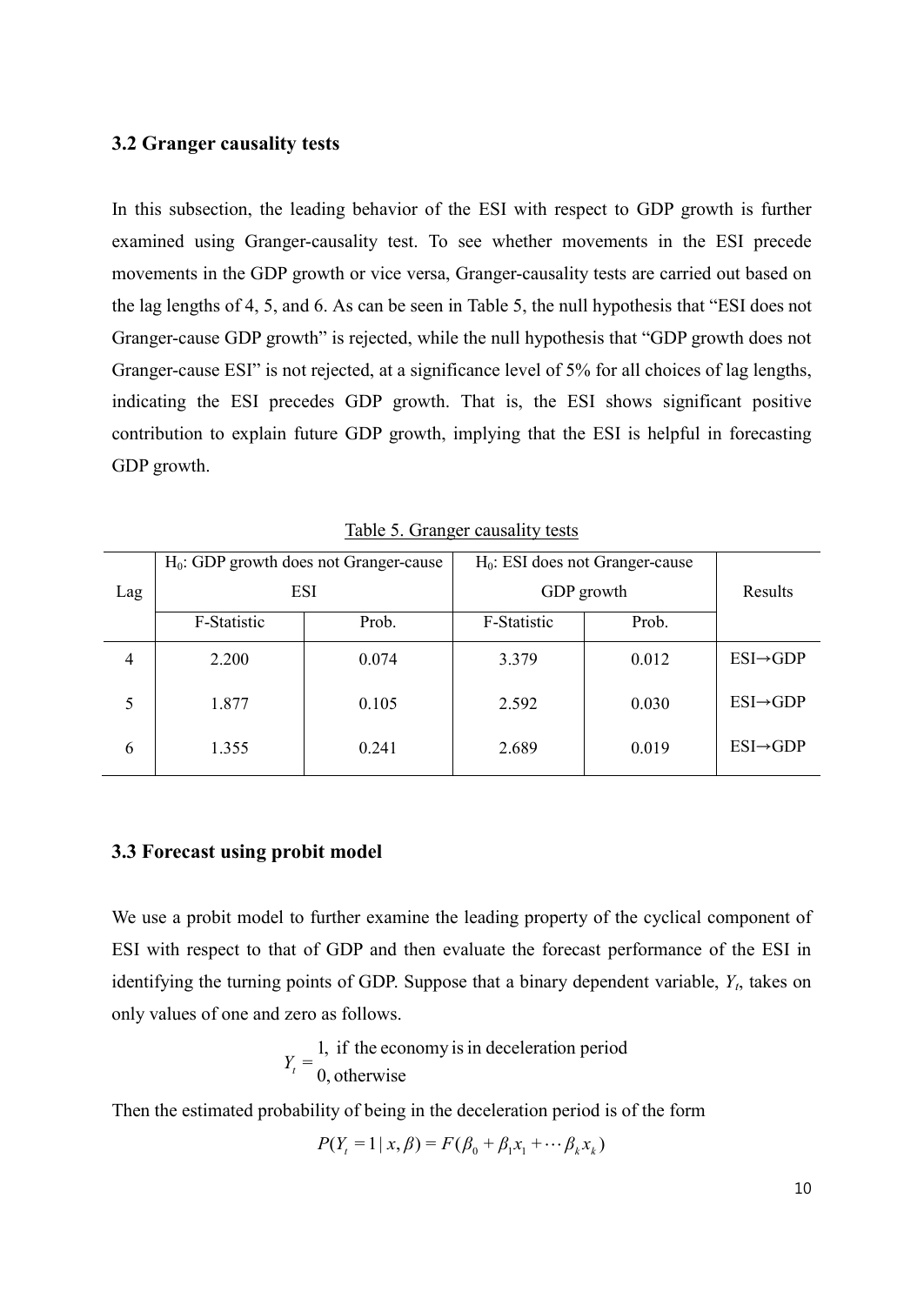where  $x_1, \ldots, x_k$  are *k* explanatory variables,  $\beta_1, \ldots, \beta_k$  are the corresponding regression coefficients and *F* is the cdf of a standard normal distribution, i.e.,

$$
F(a) = \Phi(a) = \frac{1}{\sqrt{2\pi}} \int_{-\infty}^{a} e^{-t^2/2} dt
$$

Here the deceleration period is determined based on the peak and trough points of the cyclical component of GDP. The contemporaneous and lagged values of the cyclical component of ESI are considered as explanatory variables. The number of lags is determined so as to minimize Akaike Information Criterion (AIC) and Schwarz's Bayesian Criterion (SBC). The cyclical component of ESI shifted 1 month ahead (ESIC $(-1)$ ) is included in our probit model as an explanatory variable along with its contemporaneous value (ESIC). Table 6 shows that the estimated model has 53% of the explanatory power and all explanatory variables are statistically significant. Note that the sign of estimated coefficient of ESIC(-1) is positive, implying that ESIC(-1) and the contemporaneous GDP cycle tend to move in the same direction.

| Variable       | Coefficient | Std. Error | z-Statistic | Prob. |
|----------------|-------------|------------|-------------|-------|
|                | 17.873      | 3.363      | 5.315       | 0.000 |
| <b>ESIC</b>    | $-1.476$    | 0.274      | $-5.388$    | 0.000 |
| $ESIC(-1)$     | 1.301       | 0.251      | 5.182       | 0.000 |
| McFadden $R^2$ | 0.530       |            |             |       |

Table 6. Probit model estimation

From the estimated probit model, the probability of being in the deceleration period can be computed for each observation of the data, which is called in-sample forecast. The probabilities from the in-sample forecast are plotted together with the GDP cycle in Figure 3. The estimated probabilities are shown to be high in the shaded areas of the deceleration. In particular, the estimated probabilities are close to 1 during the financial crisis from February 2008 to February 2009. Overall, our estimated probit model seems to successfully identify the deceleration phase.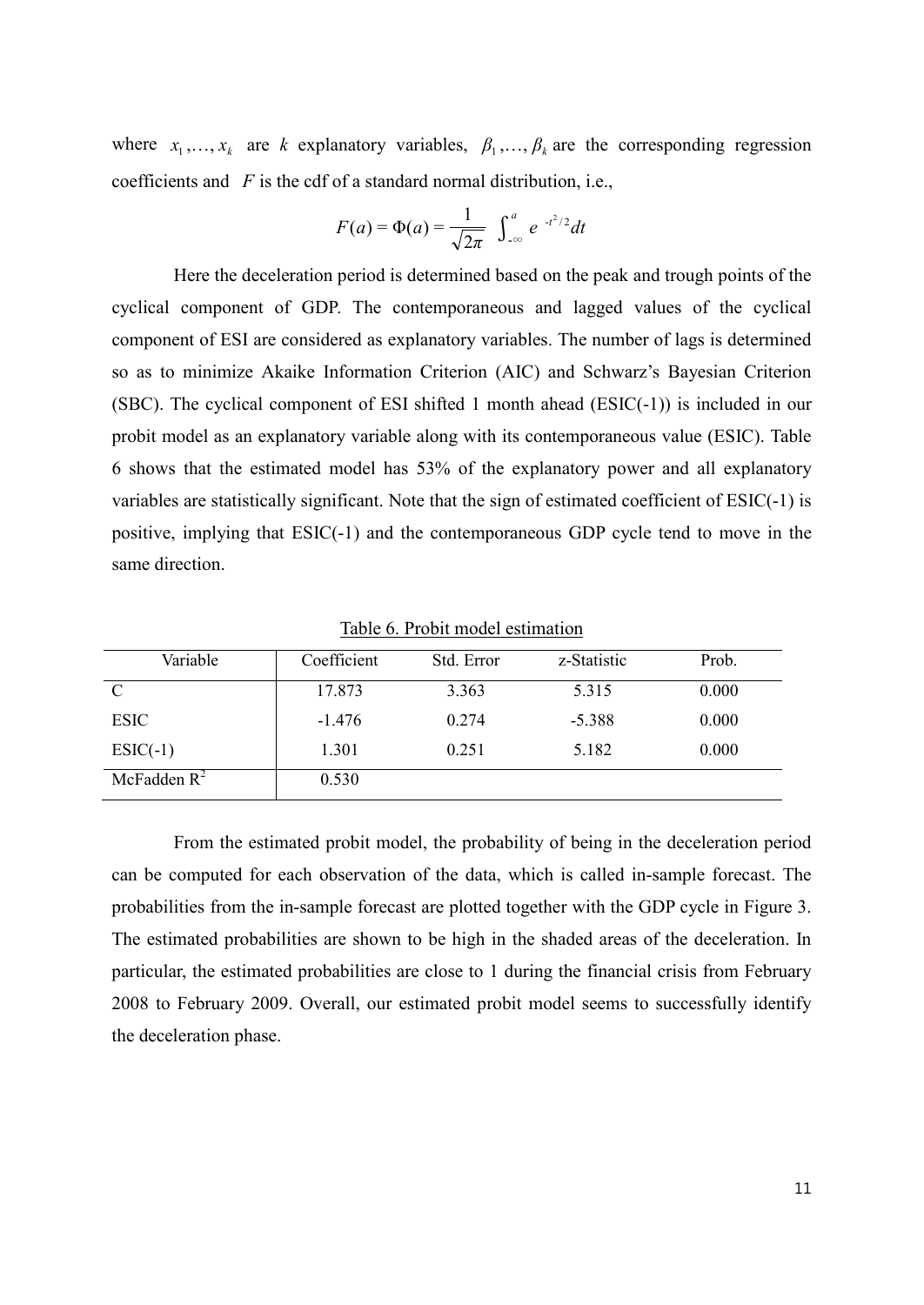

Figure 3. Estimated probabilities and the GDP cycle

Note: The decelerating phase starting in June 2010 is subject to change as more data are available.

Recursive out-of-sample forecasts are made over the period from January 2010 to May 2012. In particular, the probabilities obtained from the 1-step and 3-step ahead out-ofsample forecasts are presented in Figure 4. The predictive power of these forecasts is evaluated by comparing a percentage of correct classification based on the cutoff value we specified. There are two kinds of correct classifications. One is that the predicted probability is greater than the cutoff and the observed  $Y_t = 1$ , and another is that the predicted probability is less than or equal to the cutoff and the observed  $Y_t = 0$ . The fraction of  $Y_t = 1$ observations that are correctly predicted is called *sensitivity*, while the fraction of  $Y_t = 0$ observations that are correctly predicted is called *specificity*. In this problem, the *sensitivity* is computed for the deceleration phase and the *specificity* for the acceleration phase. Moreover, a percentage of correct classification among total observations is computed.

Table 7 presents the forecast powers for the 1-step and 3-step ahead out-of-sample forecasts based on three cutoff values of 0.4, 0.5, and 0.6. All forecasts correctly identify the phase in the acceleration period from January 2010 to June 2010 for all three cutoff values. But the percentage of correct classification in the deceleration period depends on the choice of the cutoff. It is highest when the cutoff value is 0.4 since the smaller cutoff value is easier to declare the deceleration. Obviously the total forecast power tends to decrease as the cutoff value gets bigger. Comparing the out-of-sample forecast method, the 1-step ahead out-of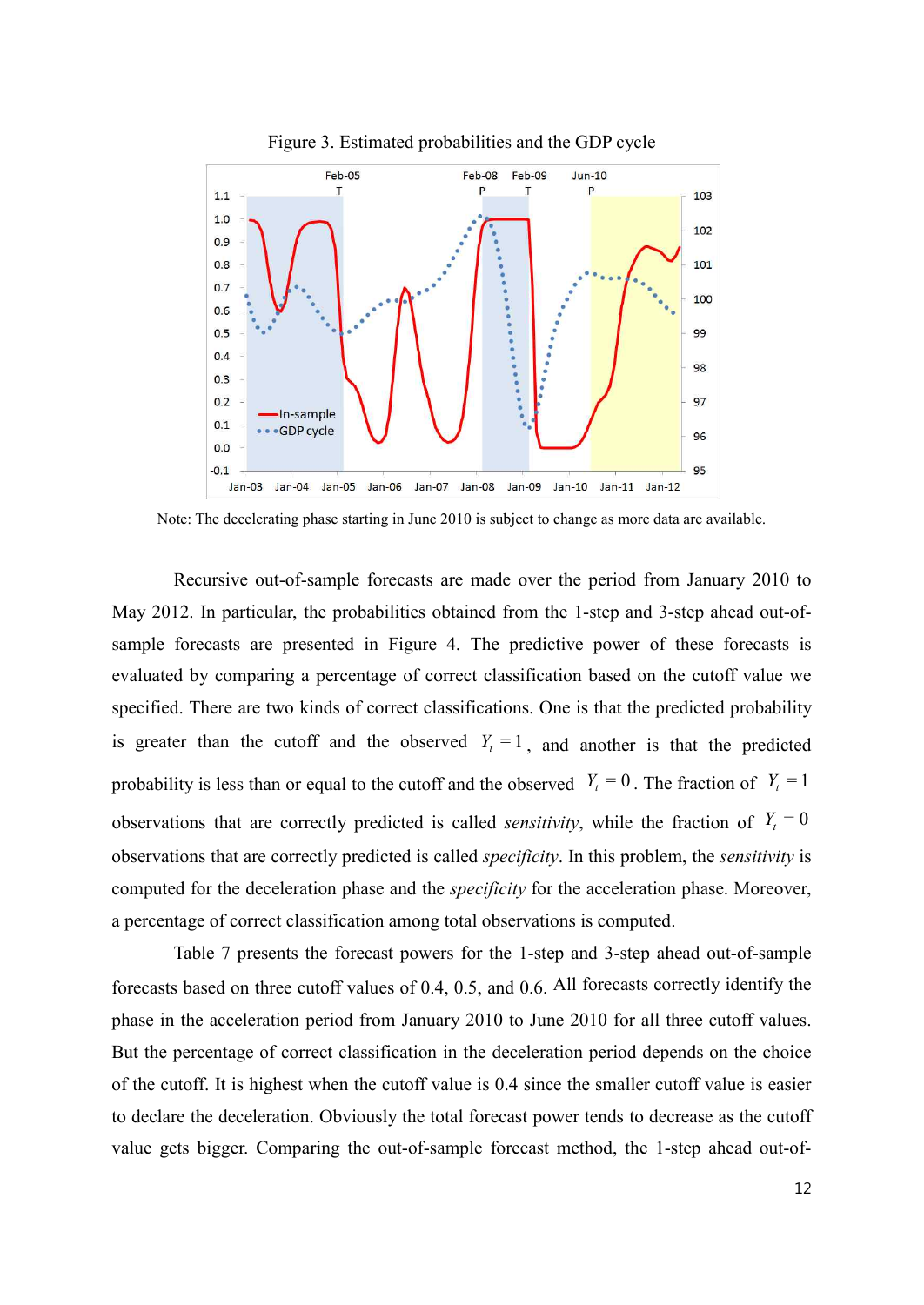sample forecast has a higher forecast power than the 3-step ahead out-of-sample when the cutoff value is 0.6, but almost the same for the other cutoff values.<br>Figure 4. Probabilities from out-of-sample forecasts



Note: The decelerating phase starting in June 2010 is subject to change as more data are available.

| Cutoff value | Phase        | Percentage of correct classification |              |
|--------------|--------------|--------------------------------------|--------------|
|              |              | 1-step ahead                         | 3-step ahead |
| 0.4          | Deceleration | 69.6                                 | 69.6         |
|              | Acceleration | 100.0                                | 100.0        |
|              | Total        | 75.9                                 | 75.9         |
| 0.5          | Deceleration | 65.2                                 | 65.2         |
|              | Acceleration | 100.0                                | 100.0        |
|              | Total        | 72.4                                 | 72.4         |
| 0.6          | Deceleration | 65.2                                 | 60.9         |
|              | Acceleration | 100.0                                | 100.0        |
|              | Total        | 72.4                                 | 69.0         |

Table 7. Out-of-sample forecast evaluation: probit model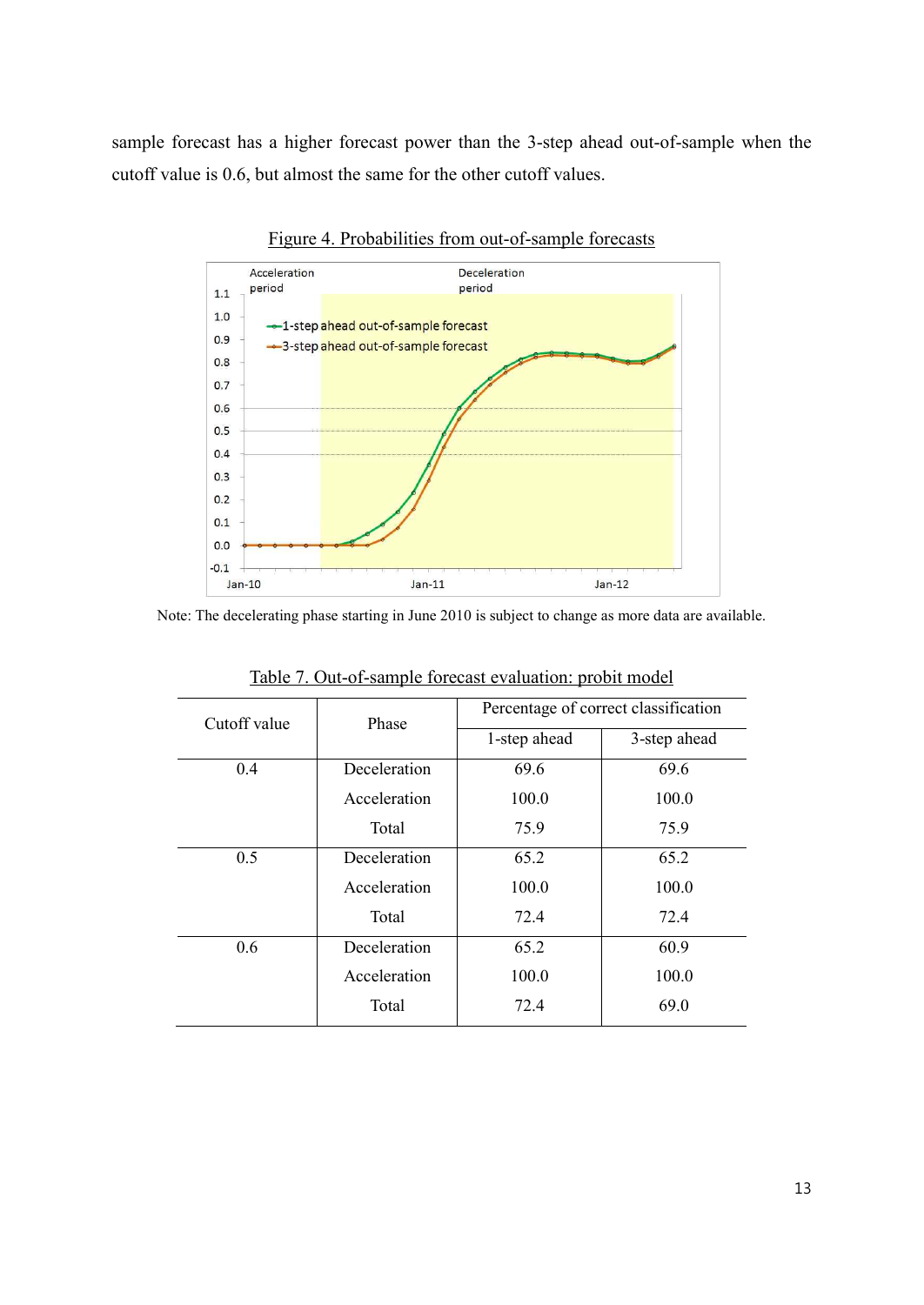# **4. Conclusions**

We construct the ESI for the Korean economy in a similar fashion to the European Commission's; that is, we aggregate the standardized BSI and CSI component series by a weighted average and then rescale it to have a mean of 100 and a standard deviation of 10. However, we focus on selecting informative components of the BSI and CSI data and determining the weights so that the composite indicator has a high correlation with GDP growth and a leading feature with respect to GDP cycle.

We evaluate the forecasting performance of the Korean ESI with respect to GDP growth and cycle. The ESI turns out to have a good tracking performance as a leading indicator of GDP. Using the Granger causality tests we show that the constructed ESI precedes GDP growth, implying the former contains useful information in predicting GDP growth. Also, using a probit model, we show that the ESI is helpful in monitoring and predicting the turning points of GDP. The performance of our probit model could be further improved by adding more relevant economic variables as explanatory variables to the model. Overall, the recently developed ESI for the Korean economy is useful in forecasting shortterm economic developments as well as in reflecting economic agents' overall perception of economic activity or conditions.

## **References**

- Bruno, G. and Malgarini, M. (2002), An indicator of economic sentiment for the Italian economy, Working Paper No. 28/02, Institute for Studies and Economic Analysis, Rome.
- Coşar, E. (2012), Analysis of cyclical behaviour of investment expenditures for the Turkish economy, *Applied Economics Letters*, **19**, 1213-1221.
- Croce, R. and Haurin, D. (2009), Prediction turning points in the housing market, *Journal of Housing Economics*, **18**, 281-293.
- Estrella, A. and Mishkin, F. (1998), Predicting U.S. Recessions: Financial Variables as Leading Indicators, *Review of Economics and Statistics*, **80**, 45-61.
- European Commission (2006), The joint harmonized EU programme of business and consumer surveys , Special Report No 5.